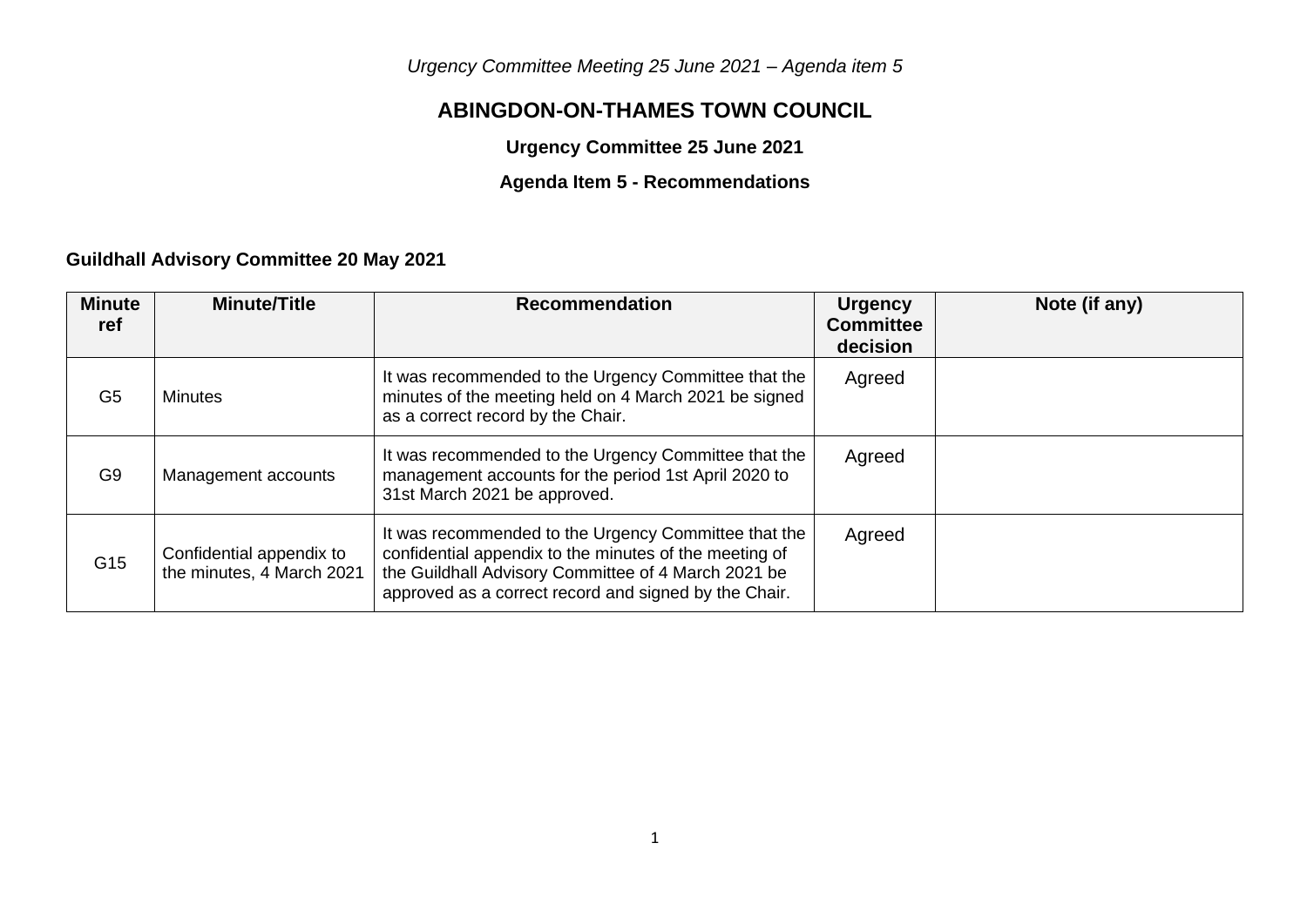## **Personnel Advisory Committee 28 May 2021**

| <b>Minute</b><br>ref | <b>Minute/Title</b> | Recommendation                                                                                                                                                              | <b>Urgency</b><br><b>Committee</b><br>decision | Note (if any) |
|----------------------|---------------------|-----------------------------------------------------------------------------------------------------------------------------------------------------------------------------|------------------------------------------------|---------------|
| 52                   | Minutes             | It was recommended to the Urgency Committee that the<br>minutes of the meeting of the Personnel Sub-<br>Committee held on 30 April 2021 be approved as a<br>correct record. | Agreed                                         |               |

# **Communications Working Group 1 June 2021**

| <b>Minute</b><br>ref | <b>Minute/Title</b> | <b>Recommendation</b>                                                                                                                         | <b>Urgency</b><br><b>Committee</b><br>decision | Note (if any) |
|----------------------|---------------------|-----------------------------------------------------------------------------------------------------------------------------------------------|------------------------------------------------|---------------|
|                      | <b>Minutes</b>      | It was recommended to the Urgency Committee that the<br>notes of the previous meeting on 10th August 2020 be<br>accepted as a correct record. | Agreed                                         |               |

## **Planning, Highways and Consultations Advisory Committee 7 June 2021**

| <b>Minute</b><br>ref | <b>Minute/Title</b>                             | <b>Recommendation</b>                                                                                                                                      | <b>Urgency</b><br><b>Committee</b><br>decision | Note (if any) |
|----------------------|-------------------------------------------------|------------------------------------------------------------------------------------------------------------------------------------------------------------|------------------------------------------------|---------------|
|                      | <b>Minutes</b>                                  | It was recommended to the Urgency Committee that the<br>minutes of the Planning, Highways and Consultations<br>Committee meeting on 17 May 2021 be agreed. | Agreed                                         |               |
| 6                    | It was noted that the<br>advisory committee had | It was agreed to request that the Urgency Committee<br>appoint two additional members to the advisory                                                      | Agreed                                         |               |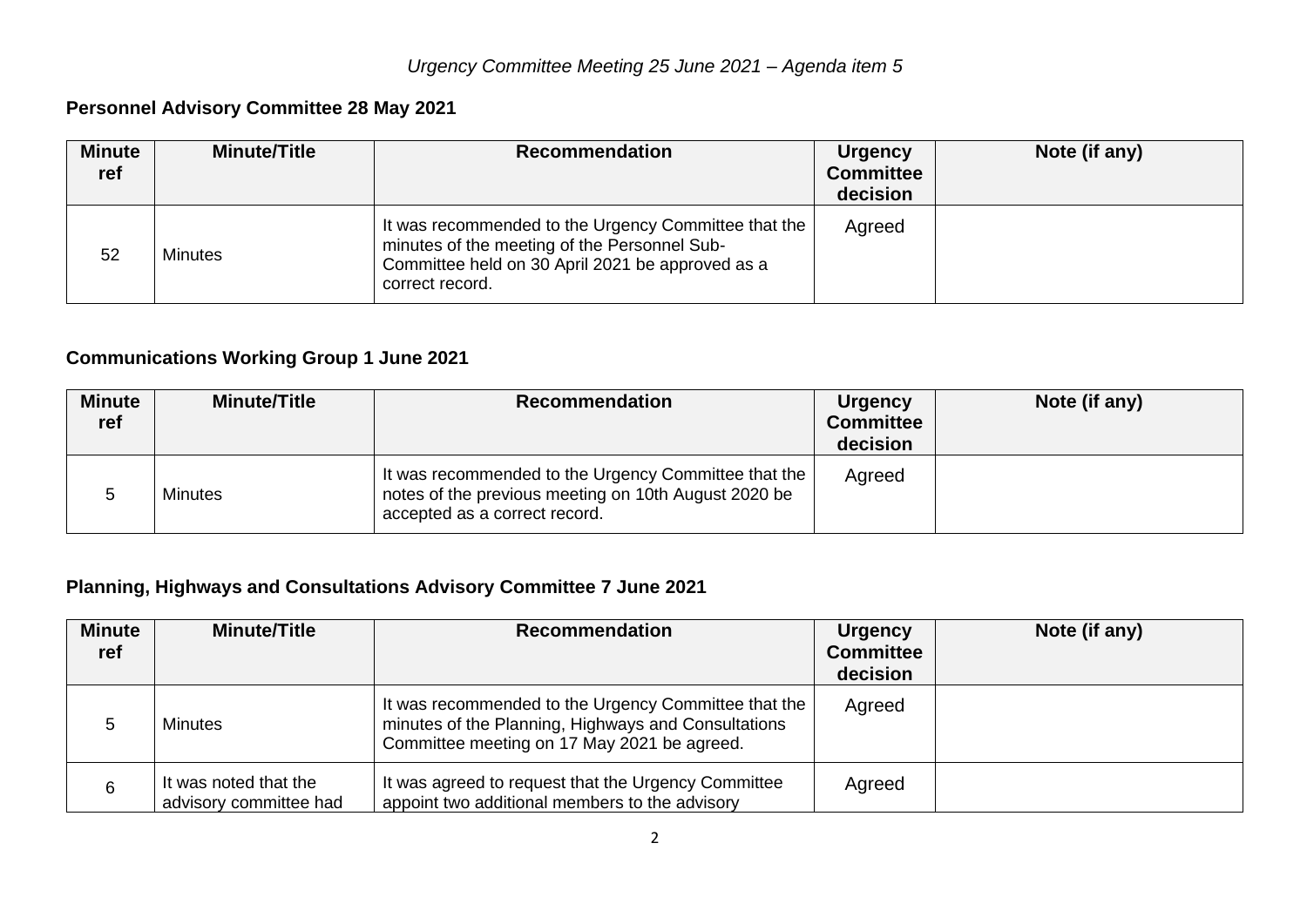| <b>Minute</b><br>ref | <b>Minute/Title</b>             | <b>Recommendation</b>                                                                                                                                                                                  | <b>Urgency</b><br><b>Committee</b><br>decision | Note (if any) |
|----------------------|---------------------------------|--------------------------------------------------------------------------------------------------------------------------------------------------------------------------------------------------------|------------------------------------------------|---------------|
|                      | four members and<br>be quorate. | committee as soon as possible, ideally representing all<br>required three members to   parts of Abingdon to enable knowledge of all areas of<br>the town to inform decisions on planning applications. |                                                |               |

# **Amenities and Recreation Advisory Committee 9 June 2021**

| <b>Minute</b><br>ref | <b>Minute/Title</b> | <b>Recommendation</b>                                                                                                                                                                                                                                                                        | <b>Urgency</b><br><b>Committee</b><br>decision | Note (if any) |
|----------------------|---------------------|----------------------------------------------------------------------------------------------------------------------------------------------------------------------------------------------------------------------------------------------------------------------------------------------|------------------------------------------------|---------------|
| A <sub>5</sub>       | <b>Minutes</b>      | It was recommended to the Urgency Committee that the<br>draft minutes of the meeting of the Amenities and<br>Recreation Committee of 17 March 2021 (previously<br>circulated as a report to the Council Meeting held on 28<br>April 2021) be approved as a correct record of the<br>meeting. | Agreed                                         |               |
| A <sub>9</sub>       | Management accounts | It was recommended to the Urgency Committee that the<br>report of the Deputy Town Clerk / RFO and the<br>management accounts for the period ending 31 March<br>2021 be approved.                                                                                                             | Agreed                                         |               |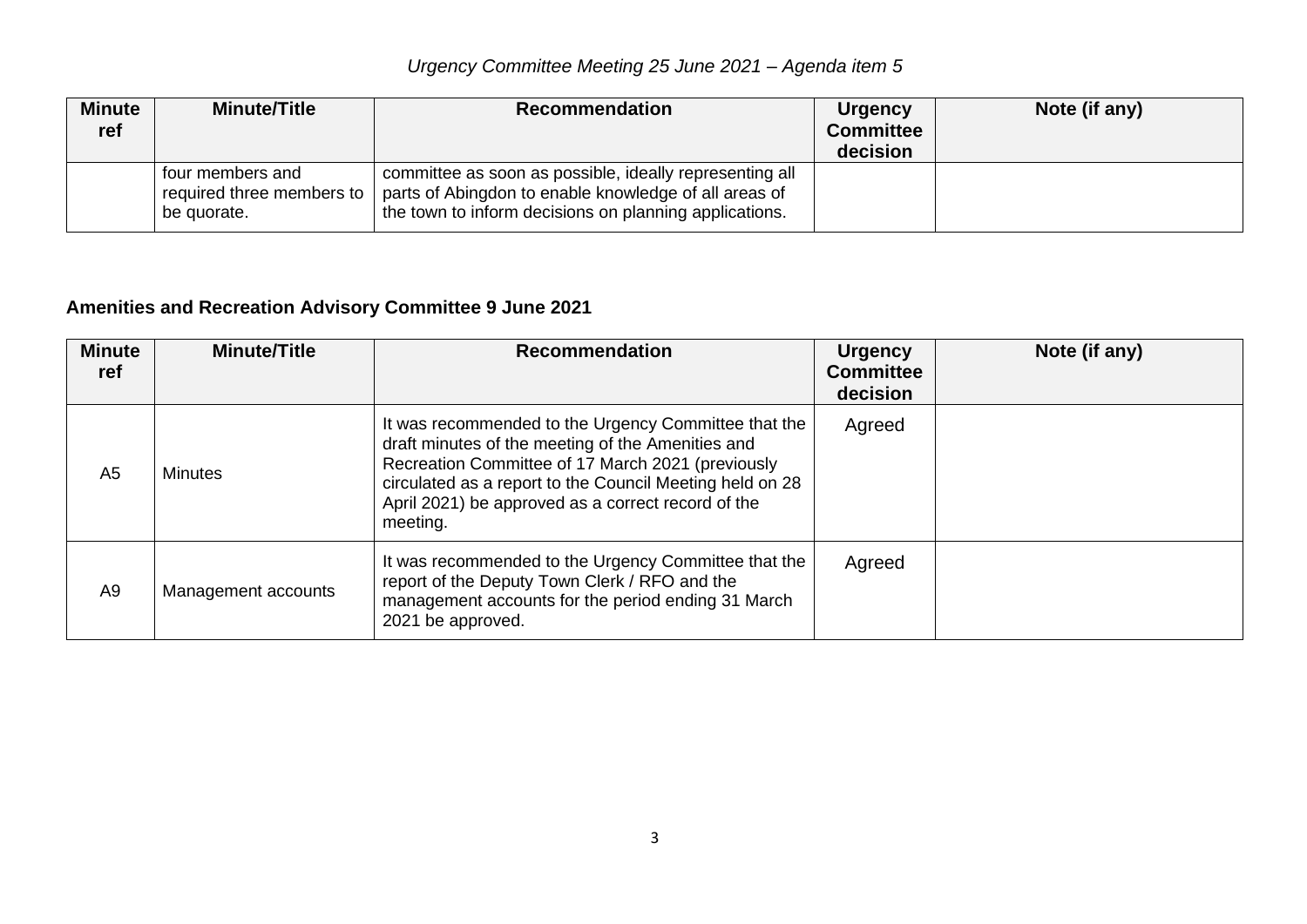| <b>Minute</b><br>ref | <b>Minute/Title</b>                                                                                                                                                                                                                                                                                                                                                                                                                                                                                                                                                                                                                                                                                     | <b>Recommendation</b>                                                                                                                                                      | <b>Urgency</b><br><b>Committee</b><br>decision | Note (if any) |
|----------------------|---------------------------------------------------------------------------------------------------------------------------------------------------------------------------------------------------------------------------------------------------------------------------------------------------------------------------------------------------------------------------------------------------------------------------------------------------------------------------------------------------------------------------------------------------------------------------------------------------------------------------------------------------------------------------------------------------------|----------------------------------------------------------------------------------------------------------------------------------------------------------------------------|------------------------------------------------|---------------|
| A <sub>9</sub>       | Transfers to earmarked<br>reserves<br>The budget outturn<br>included some transfers to<br>earmarked reserves for<br>projects which were not<br>completed during 2020-21<br>and planned savings for<br>future projects. These<br>transfers were:<br>Works arising from the<br>tree survey 201/4153<br>£37,096 transferred to emr<br>353 Arboriculture<br>ii. Cemetery improvement<br>unspent budget 211/4156<br>£11,974 transferred to emr<br>352 Cemetery<br>Improvements<br>iii. New Cemetery Fund-<br>planned savings 299/4866<br>£75,000 transferred to emr<br>344 New Cemetery Fund<br>iv. Capital street furniture<br>unspent budget 299/4845<br>£7.465 transferred to emr<br>348 Street Furniture | It was recommended to the Urgency Committee that the<br>transfers to the earmarked reserves as set out in<br>paragraph 3.1 of the Finance Report and above be<br>approved. | Agreed                                         |               |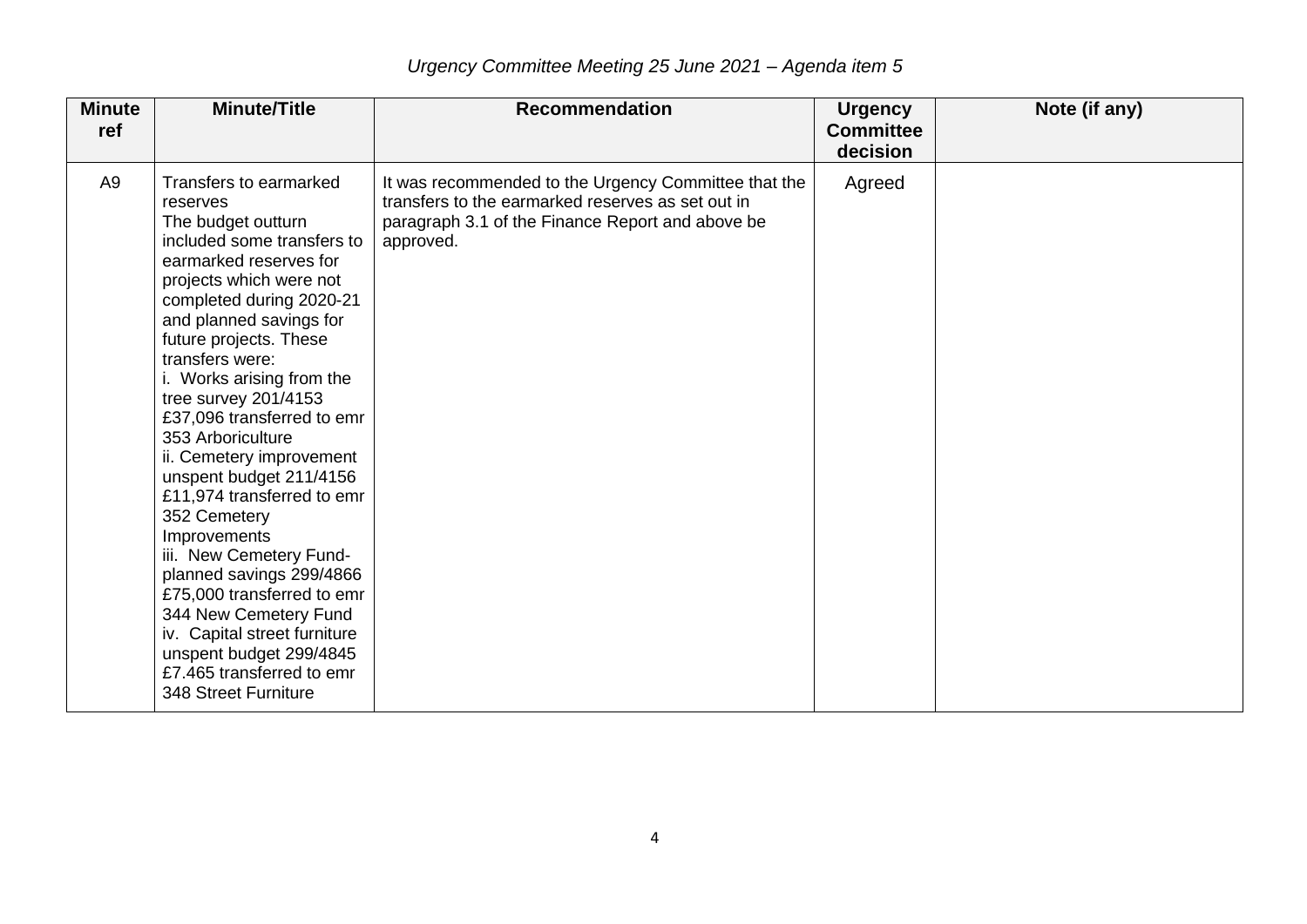| <b>Minute</b><br>ref | <b>Minute/Title</b>                         | <b>Recommendation</b>                                                                                                                                                                                                                                                                                                                                                                                                                                                | <b>Urgency</b><br><b>Committee</b><br>decision | Note (if any)             |
|----------------------|---------------------------------------------|----------------------------------------------------------------------------------------------------------------------------------------------------------------------------------------------------------------------------------------------------------------------------------------------------------------------------------------------------------------------------------------------------------------------------------------------------------------------|------------------------------------------------|---------------------------|
| A <sub>9</sub>       | Earmarked reserves                          | It was recommended to the Urgency Committee that<br>approval to use the earmarked reserves listed in para<br>3.3 of the Finance Report during 2021-22 be delegated<br>to the Town Clerk and the Deputy Town Clerk in<br>consultation with Cllr Halliday and Cllr Clifton.                                                                                                                                                                                            | Agreed                                         |                           |
| A12                  | <b>Rubbish in the Market</b><br>Place       | It was recommended to the Urgency Committee that the<br>coffee shops within the Market Place are approached<br>by officers with a proposal for the Council to provide<br>bins which the eating establishments would be<br>responsible for emptying daily. If such a proposal is<br>welcomed by the establishments, then approval to<br>purchase the bins be delegated to Town Clerk and the<br>Deputy Town Clerk in consultation with Cllrs Halliday<br>and Clifton. | Agreed                                         | Added to Actions Register |
| A12                  | Ashes scattering area                       | It was recommended to the Urgency Committee that a<br>provisional sum of £7,500 be allocated from budget<br>211/4156 to develop an ashes' scattering area at the<br>cemetery.                                                                                                                                                                                                                                                                                        | Agreed                                         |                           |
| A12                  | Infant burial area                          | It was recommended to the Urgency Committee that the<br>landscaping and defining of an infant burial area be<br>added to the Forward Plan for 2022-23, with this work<br>being funded from the Cemetery Improvements 2022-<br>23 budget 211/4156.                                                                                                                                                                                                                    | Agreed                                         | Added to Actions Register |
| A12                  | Replacement bollards in<br>the Market Place | It was recommended to the Urgency Committee that<br>approval to consider the quote for replacement bollards<br>in the Market Place and place an order be delegated to<br>the Town Clerk and the Deputy Town Clerk in<br>consultation with Cllrs Halliday and Clifton.                                                                                                                                                                                                | Agreed                                         |                           |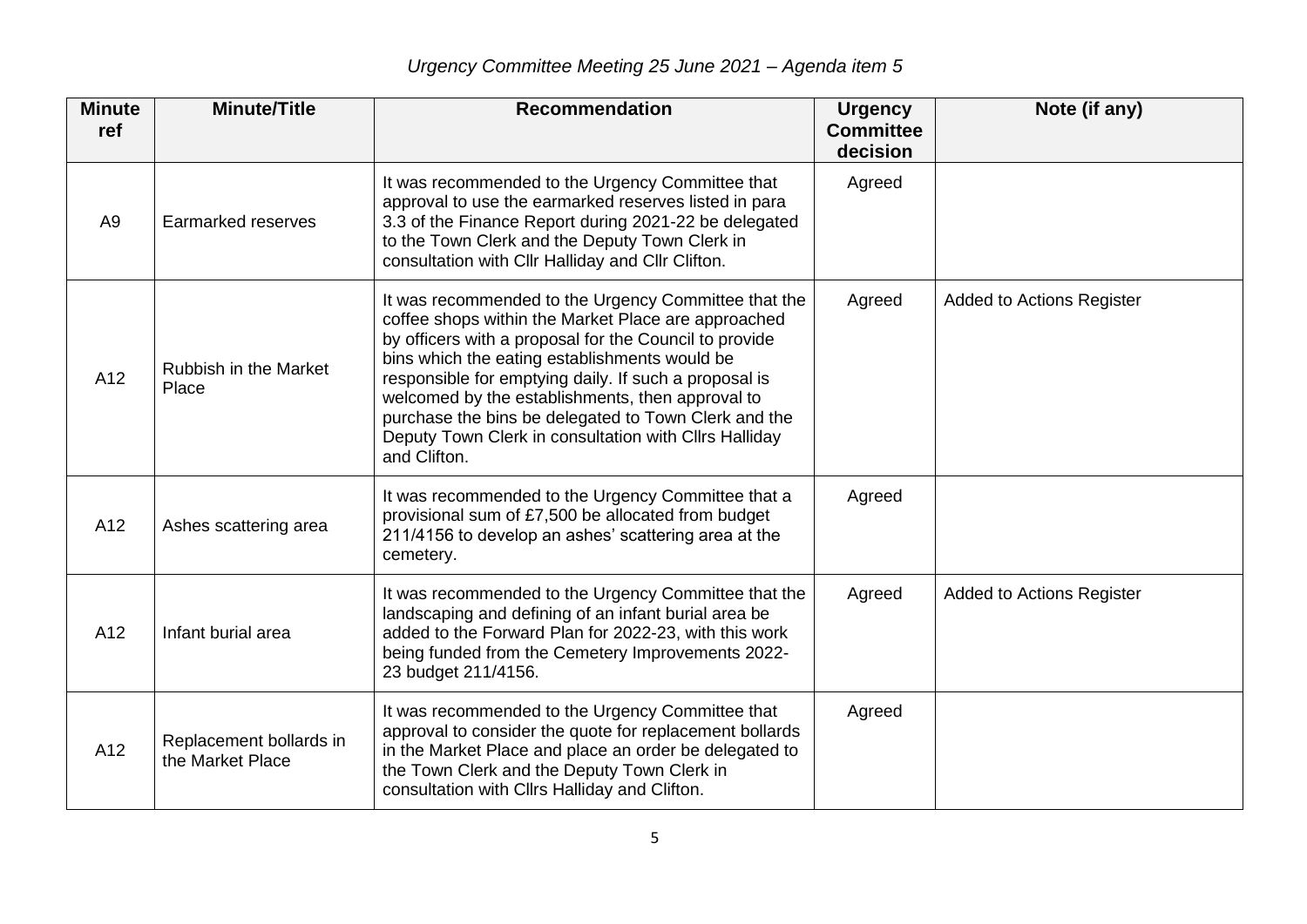| <b>Minute</b><br>ref | <b>Minute/Title</b>                        | <b>Recommendation</b>                                                                                                                                                                                                                                                                                                                                                                                                                                                 | <b>Urgency</b><br><b>Committee</b><br>decision | Note (if any)                    |
|----------------------|--------------------------------------------|-----------------------------------------------------------------------------------------------------------------------------------------------------------------------------------------------------------------------------------------------------------------------------------------------------------------------------------------------------------------------------------------------------------------------------------------------------------------------|------------------------------------------------|----------------------------------|
| A12                  | Twinning signpost                          | It was recommended to the Urgency Committee that an<br>order be placed for an eight-armed signpost, to be<br>placed in the Roysse Court Garden within the budget of<br>£3,500 (from budget 299/4845 capital street furniture)<br>be delegated to Town Clerk and Deputy Town Clerk in<br>consultation with Cllr Halliday and Cllr Clifton and the<br>detailed design approval to be delegated to the<br>Cemeteries & Outdoor Services Manager and Cllr<br>Oates.       | Agreed                                         | <b>Added to Actions Register</b> |
| A13                  | Re-gilding of vault plaques                | It was recommended to the Urgency Committee that, in<br>the event that any complaints are made during the<br>initial 10-year lease period, approval to pay for re-<br>lettering of vaults be delegated to the Town Clerk and<br>the Deputy Town Clerk and that should the lease period<br>be extended beyond 10 years, lessees be advised that<br>should any re-gilding of letters be required at any time<br>in the future that they will be asked to bear the cost. | Agreed                                         |                                  |
| A14                  | <b>Boxhill Recreation Ground</b><br>litter | It was recommended to the Urgency Committee that<br>approval to install any further litter bins in the Boxhill<br>Recreation Ground be delegated to the Cemeteries &<br>Outdoor Services Manager in consultation with Cllr<br>Clifton.                                                                                                                                                                                                                                | Agreed                                         |                                  |
| A15                  | Review of play areas                       | It was recommended to the Urgency Committee that the<br>purchase of new & replacement Play Equipment be<br>delegated to the Town Clerk and the Deputy Town<br>Clerk in consultation with the Cemeteries & Outdoor<br>Services Manager and should note the suggestions<br>made in the list presented at agenda item A15.                                                                                                                                               | Agreed                                         |                                  |